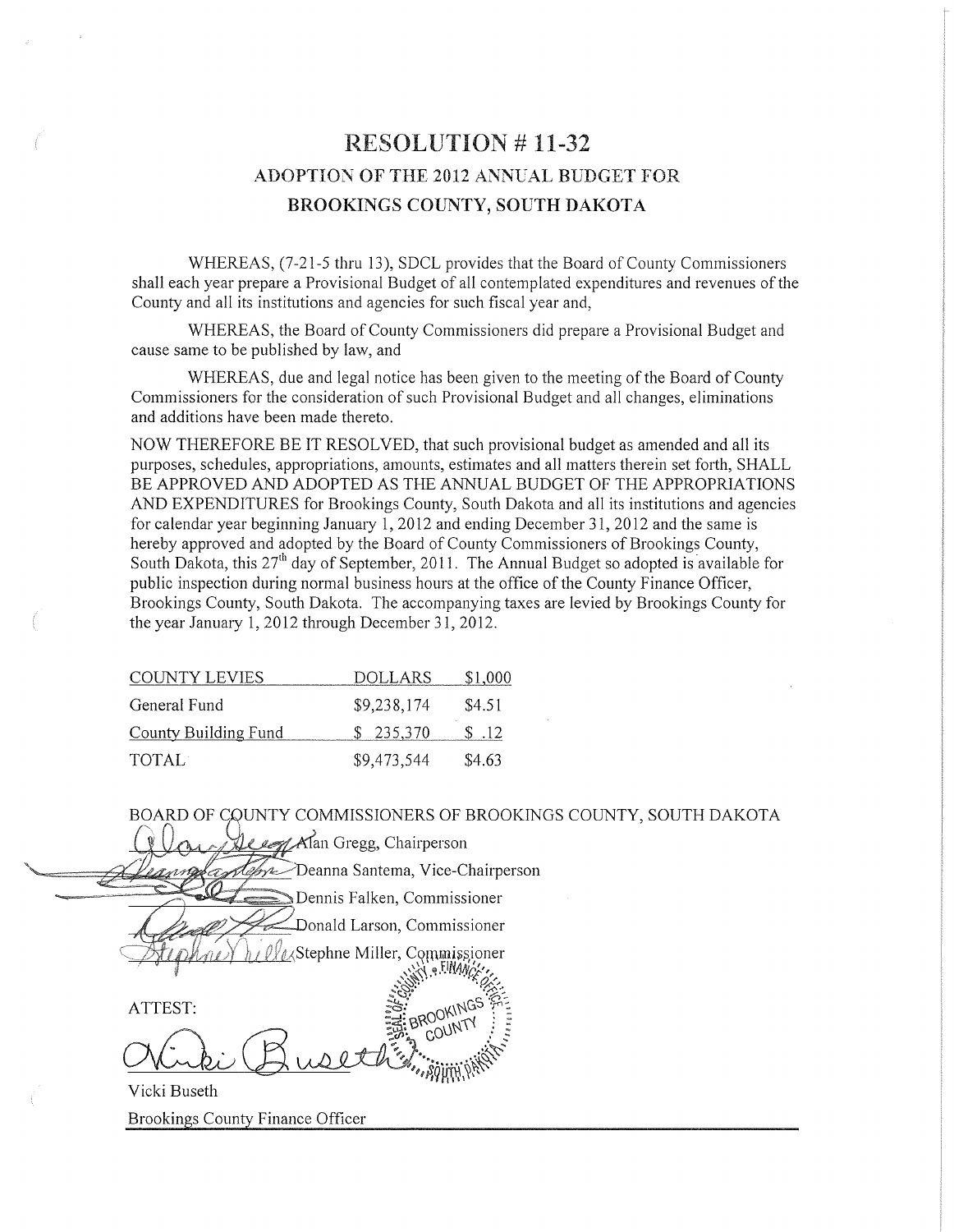### Annual Budget for Brook...gs County, South Dakota

For Year January 1, 2012 through December 31, 2012

|                                       | GOVERNMENTAL FUNDS         |                             |                   |                  |                               |                               |                 |                      |                                       |                                |                                          |                          |
|---------------------------------------|----------------------------|-----------------------------|-------------------|------------------|-------------------------------|-------------------------------|-----------------|----------------------|---------------------------------------|--------------------------------|------------------------------------------|--------------------------|
|                                       |                            | Road                        |                   | Emergency        | Domestic<br>Aubse<br>Fund 229 | <b>WIC</b><br><b>Fund 231</b> | Contract        |                      | County<br>Building<br><b>Fund 301</b> | Admin Building Courthouse Bidg |                                          | TIF                      |
|                                       | General<br><b>Fund 101</b> | & Bridge<br><b>Fund 201</b> | E-911<br>Fund 207 | Mgmt<br>Fund 226 |                               |                               | Law<br>Fund 237 | Sobriety<br>Fund 248 |                                       | Fund 302                       | Project Fund Remodeling Fund<br>Fund 304 | Debt Service<br>Fund 401 |
|                                       |                            |                             |                   |                  |                               |                               |                 |                      |                                       |                                |                                          |                          |
| <b>General Government</b>             |                            |                             |                   |                  |                               |                               |                 |                      |                                       |                                |                                          |                          |
| 110 Legislative                       |                            |                             |                   |                  |                               |                               |                 |                      |                                       |                                |                                          |                          |
| 111 Board of County Commissioners     | 505,172.00                 |                             |                   |                  |                               |                               |                 |                      |                                       |                                |                                          |                          |
| 112 Contingency                       | 539,097.00                 |                             |                   |                  |                               |                               |                 |                      |                                       |                                |                                          |                          |
| 120 Elections                         | 98,398.00                  |                             |                   |                  |                               |                               |                 |                      |                                       |                                |                                          |                          |
| 130 Judicial                          | 354,500.00                 |                             |                   |                  |                               |                               |                 |                      |                                       |                                |                                          |                          |
| 140 Financial Administration          |                            |                             |                   |                  |                               |                               |                 |                      |                                       |                                |                                          |                          |
| 143 Finance                           | 477,584.00                 |                             |                   |                  |                               |                               |                 |                      |                                       |                                |                                          |                          |
| 150 Legal Services                    |                            |                             |                   |                  |                               |                               |                 |                      |                                       |                                |                                          |                          |
| 151 States Attorney                   | 513,519.00                 |                             |                   |                  |                               |                               |                 |                      |                                       |                                |                                          |                          |
| 153 Law Library                       |                            |                             |                   |                  |                               |                               |                 |                      |                                       |                                |                                          |                          |
| 154 Teen Court                        | 10,000.00                  |                             |                   |                  |                               |                               |                 |                      |                                       |                                |                                          |                          |
| 160 Other Administration              |                            |                             |                   |                  |                               |                               |                 |                      |                                       |                                |                                          |                          |
| 161 General Government Building       | 417,405.00                 |                             |                   |                  |                               |                               |                 |                      | 1,203,988.00                          |                                |                                          |                          |
| 162 Director of Equalization          | 460,248.00                 |                             |                   |                  |                               |                               |                 |                      |                                       |                                |                                          |                          |
| 163 Register of Deeds                 | 182,686.00                 |                             |                   |                  |                               |                               |                 |                      |                                       |                                |                                          |                          |
| 165 Veteran's Service Officer         | 69,032.00                  |                             |                   |                  |                               |                               |                 |                      |                                       |                                |                                          |                          |
| 166 Predatory Animal (GFP)            | 6,290.00                   |                             |                   |                  |                               |                               |                 |                      |                                       |                                |                                          |                          |
| 167 Technology                        | 291,142.00                 |                             |                   |                  |                               |                               |                 |                      |                                       |                                |                                          |                          |
| 168 Human Resources                   | 37,200.00                  |                             |                   |                  |                               |                               |                 |                      |                                       |                                |                                          |                          |
| <b>Total General Government</b>       | 3,962,273.00               | $\omega$                    |                   |                  |                               |                               |                 |                      | 1,203,988.00                          |                                |                                          |                          |
| <b>Public Safety</b>                  |                            |                             |                   |                  |                               |                               |                 |                      |                                       |                                |                                          |                          |
| 210 Law Enforcement                   |                            |                             |                   |                  |                               |                               |                 |                      |                                       |                                |                                          |                          |
| 211 Sheriff                           | 1,051,222.00               |                             |                   |                  |                               |                               |                 |                      |                                       |                                |                                          |                          |
| 212 County Jail                       | 899,517.00                 |                             |                   |                  |                               |                               |                 | 34,800.00            |                                       |                                |                                          |                          |
| 213 Coroner                           | 15,610.00                  |                             |                   |                  |                               |                               |                 |                      |                                       |                                |                                          |                          |
| 214 Juvenile Detention                | 68,226.00                  |                             |                   |                  |                               |                               |                 |                      |                                       |                                |                                          |                          |
| 215 Contract Law Enforcement          |                            |                             |                   |                  |                               |                               | 185,594.00      |                      |                                       |                                |                                          |                          |
| 220 Protective and Emergency Services |                            |                             |                   |                  |                               |                               |                 |                      |                                       |                                |                                          |                          |
| 221 Fire Department Trust             | 90,000.00                  |                             |                   |                  |                               |                               |                 |                      |                                       |                                |                                          |                          |
| 222 Emergency & Disaster Services     |                            |                             |                   | 112,826.00       |                               |                               |                 |                      |                                       |                                |                                          |                          |
| 223 Drainage Commission               | 35,283.00                  |                             |                   |                  |                               |                               |                 |                      |                                       |                                |                                          |                          |
| 225 Enhanced 911                      |                            |                             | 339,173.00        |                  |                               |                               |                 |                      |                                       |                                |                                          |                          |
| <b>Total Public Safety</b>            | 2,159,858.00               |                             | 339,173.00        | 112,826.00       | $\overline{a}$                | $\sim$                        | 185,594.00      | 34,800.00            | $\sim$                                |                                |                                          |                          |
|                                       |                            |                             |                   |                  |                               |                               |                 |                      |                                       |                                |                                          |                          |

 $\sim$   $\sim$ 

 $\sim$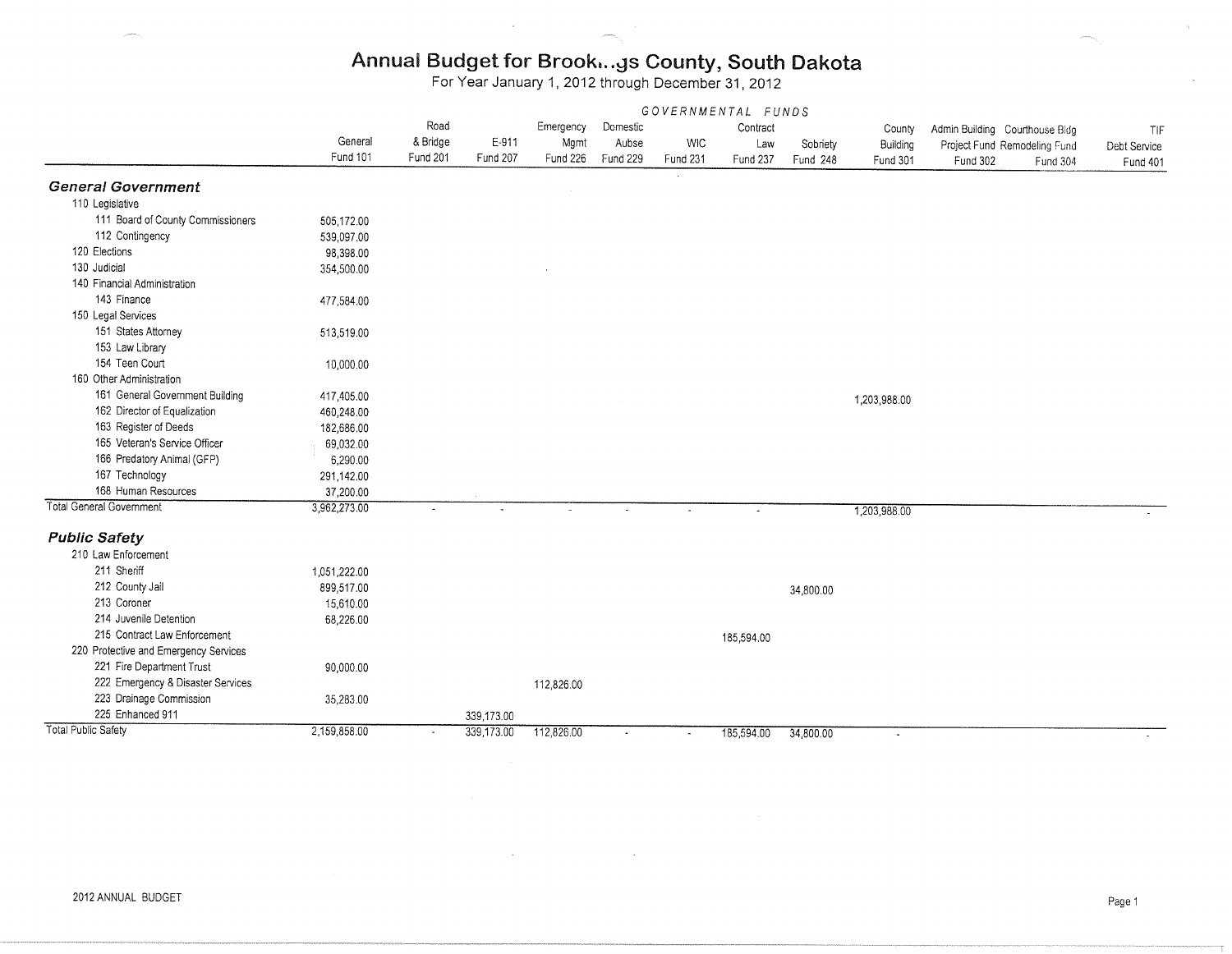# Annual Budget for Brookm®,gs County, South Dakota

For Year January 1, 2012 through December 31, 2012

|                                      | GOVERNMENTAL FUNDS  |              |                       |                          |          |                 |          |                       |                          |                                |                              |              |
|--------------------------------------|---------------------|--------------|-----------------------|--------------------------|----------|-----------------|----------|-----------------------|--------------------------|--------------------------------|------------------------------|--------------|
|                                      |                     | Road         |                       | Emergency                | Domestic |                 | Contract |                       | County                   | Admin Building Courthouse Bidg |                              | TIF          |
|                                      | General<br>Fund 101 | & Bridge     | E-911                 | Mgmt                     | Aubse    | <b>WIC</b>      | Law      | Sobriety              | Building                 |                                | Project Fund Remodeling Fund | Debt Service |
|                                      |                     | Fund 201     | Fund 207              | Fund 226                 | Fund 229 | <b>Fund 231</b> | Fund 237 | Fund 248              | <b>Fund 301</b>          | Fund 302                       | Fund 304                     | Fund 401     |
| <b>Public Works</b>                  |                     |              |                       |                          |          |                 |          |                       |                          |                                |                              |              |
| 310 Highways and Bridges             |                     |              |                       |                          |          |                 |          |                       |                          |                                |                              |              |
| 311 Highway                          |                     | 4,683,386.00 |                       |                          |          |                 |          |                       |                          |                                |                              |              |
|                                      |                     |              |                       |                          |          |                 |          |                       |                          |                                |                              |              |
| Total Public Works                   | ÷.                  | 4,683,386.00 | $\sim$                |                          |          |                 |          |                       | $\overline{\phantom{a}}$ |                                |                              |              |
| <b>Health and Welfare</b>            |                     |              |                       |                          |          |                 |          |                       |                          |                                |                              |              |
| 410 Economic Assistance              |                     |              |                       |                          |          |                 |          |                       |                          |                                |                              |              |
| 411 Welfare                          | 191,025.00          |              |                       |                          |          |                 |          |                       |                          |                                |                              |              |
| 420 Health Assistance                |                     |              |                       |                          |          |                 |          |                       |                          |                                |                              |              |
| 416 Food Pantry                      | 5,000.00            |              |                       |                          |          |                 |          |                       |                          |                                |                              |              |
| 421 Community Health                 | 94,653.00           |              |                       |                          |          |                 |          |                       |                          |                                |                              |              |
| 427 Women, Infants, & Children (WIC) |                     |              |                       |                          |          | 22,498.00       |          |                       |                          |                                |                              |              |
| 430 Social Services                  |                     |              |                       |                          |          |                 |          |                       |                          |                                |                              |              |
| 431 United Retirement Center         | 25,000.00           |              |                       |                          |          |                 |          |                       |                          |                                |                              |              |
| 432 Bkgs Area Transit Authority      | 30,000.00           |              |                       |                          |          |                 |          |                       |                          |                                |                              |              |
| 433 Community Action                 | 9,000.00            |              |                       |                          |          |                 |          |                       |                          |                                |                              |              |
| 434 Domestic Abuse                   | 30,000.00           |              |                       |                          | 9,000.00 |                 |          |                       |                          |                                |                              |              |
| 440 Mental Health Services           |                     |              |                       |                          |          |                 |          |                       |                          |                                |                              |              |
| 441 Mentally III                     | 46,800.00           |              |                       |                          |          |                 |          |                       |                          |                                |                              |              |
| 442 ADVANCE                          | 30,333.00           |              |                       |                          |          |                 |          |                       |                          |                                |                              |              |
| 444 ECBHCD                           | 44,000.00           |              |                       |                          |          |                 |          |                       |                          |                                |                              |              |
| Total Health and Welfare             | 505,811.00          |              | $\tilde{\phantom{a}}$ | $\overline{\phantom{a}}$ | 9,000.00 | 22,498.00       | $\sim$   | $\tilde{\phantom{a}}$ | $\sim$                   |                                |                              |              |
| <b>Culture and Recreation</b>        |                     |              |                       |                          |          |                 |          |                       |                          |                                |                              |              |
| 510 Culture                          |                     |              |                       |                          |          |                 |          |                       |                          |                                |                              |              |
| 511 Public Library                   | 30,950.00           |              |                       |                          |          |                 |          |                       |                          |                                |                              |              |
| 512 Historical Museum                | 4,000.00            |              |                       |                          |          |                 |          |                       |                          |                                |                              |              |
| 520 Recreation                       |                     |              |                       |                          |          |                 |          |                       |                          |                                |                              |              |
| 525 Senior Companion                 | 3,750.00            |              |                       |                          |          |                 |          |                       |                          |                                |                              |              |
| Total Culture and Recreation         | 38,700.00           | $\omega$     | $\sim$                | $\omega$                 | $\sim$   | $\blacksquare$  | $\sim$   |                       | $\sim$                   |                                |                              |              |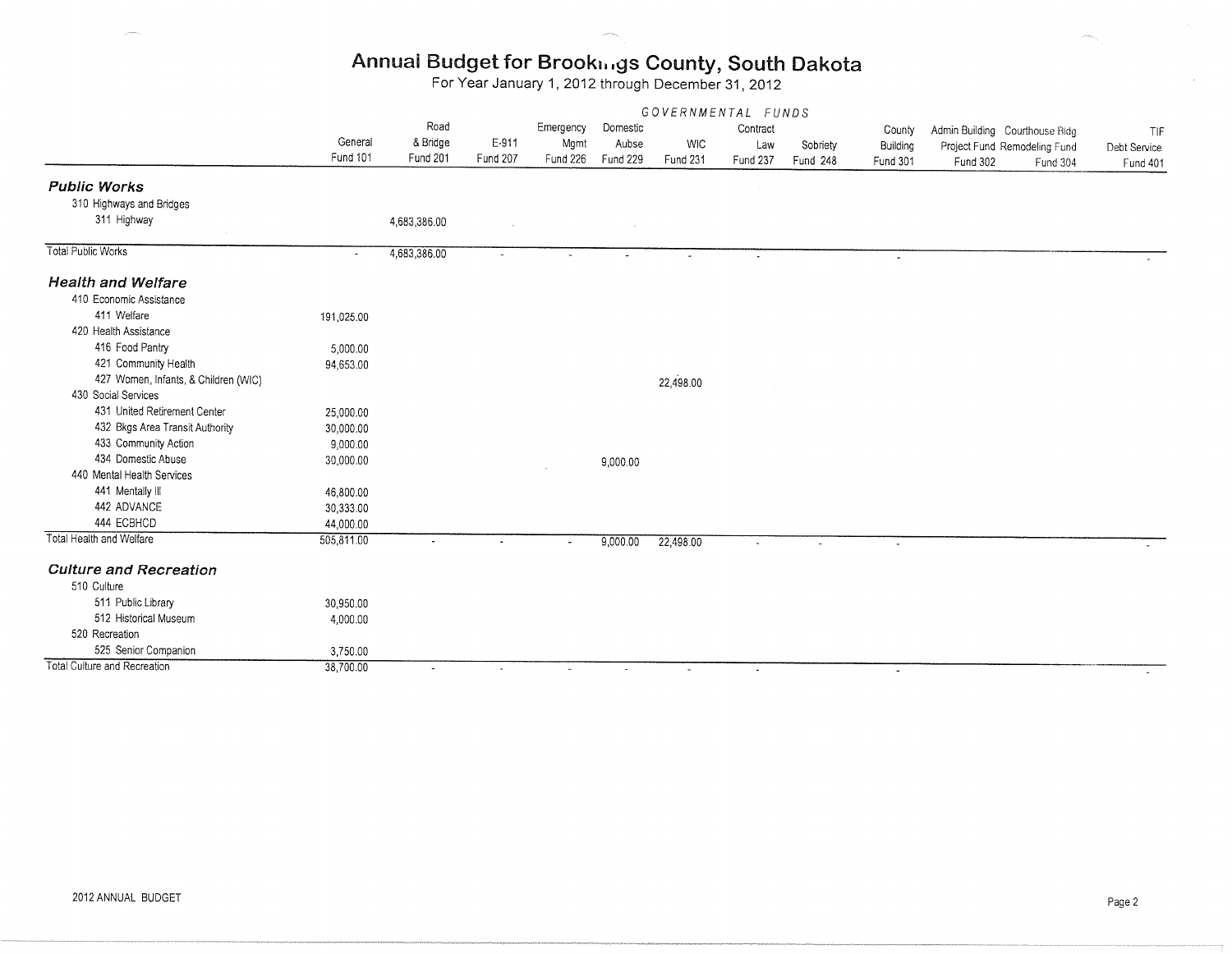# Annual Budget for Brook...gs County, South Dakota<br>For Year January 1, 2012 through December 31, 2012

|                                                | GOVERNMENTAL FUNDS         |                                     |                   |                               |                               |                               |                             |                      |                                |                                            |                                          |                                        |
|------------------------------------------------|----------------------------|-------------------------------------|-------------------|-------------------------------|-------------------------------|-------------------------------|-----------------------------|----------------------|--------------------------------|--------------------------------------------|------------------------------------------|----------------------------------------|
|                                                | General<br><b>Fund 101</b> | Road<br>& Bridge<br><b>Fund 201</b> | E-911<br>Fund 207 | Emergency<br>Mgmt<br>Fund 226 | Domestic<br>Aubse<br>Fund 229 | <b>WIC</b><br><b>Fund 231</b> | Contract<br>Law<br>Fund 237 | Sobriety<br>Fund 248 | County<br>Building<br>Fund 301 | Admin Building Courthouse Bldg<br>Fund 302 | Project Fund Remodeling Fund<br>Fund 304 | TIF<br>Debt Service<br><b>Fund 401</b> |
| <b>Conservation of Natural Resources</b>       |                            |                                     |                   |                               |                               |                               |                             |                      |                                |                                            |                                          |                                        |
| 610 Soil Conservation                          |                            |                                     |                   |                               |                               |                               |                             |                      |                                |                                            |                                          |                                        |
| 611 4-H                                        | 66,878.00                  |                                     |                   |                               |                               |                               |                             |                      |                                |                                            |                                          |                                        |
| 612 Soil Conservation                          | 5,000.00                   |                                     |                   |                               |                               |                               |                             |                      |                                |                                            |                                          |                                        |
| 615 Weed Control                               | 265,097.00                 |                                     |                   |                               |                               |                               |                             |                      |                                |                                            |                                          |                                        |
| 625 Wetland                                    |                            |                                     |                   |                               |                               |                               |                             |                      |                                |                                            |                                          |                                        |
| <b>Total Conservation of Natural Resources</b> | 336,975.00                 |                                     |                   |                               |                               |                               | $\ddot{\phantom{a}}$        |                      | $\mathbf{r}$                   |                                            |                                          |                                        |
| <b>Urban and Economic Development</b>          |                            |                                     |                   |                               |                               |                               |                             |                      |                                |                                            |                                          |                                        |
| 710 Urban Development                          |                            |                                     |                   |                               |                               |                               |                             |                      |                                |                                            |                                          |                                        |
| 711 Planning & Zoning                          | 157,611.00                 |                                     |                   |                               |                               |                               |                             |                      |                                |                                            |                                          |                                        |
| 712 First District Planning                    | 35,953.00                  |                                     |                   |                               |                               |                               |                             |                      |                                |                                            |                                          |                                        |
| 720 Economic Development                       |                            |                                     |                   |                               |                               |                               |                             |                      |                                |                                            |                                          |                                        |
| 721 Economic Development                       | 65,000.00                  |                                     |                   |                               |                               |                               |                             |                      |                                |                                            |                                          |                                        |
| <b>Total Urban and Economic Development</b>    | 258,564.00                 |                                     |                   |                               |                               |                               | ä,                          |                      | $\sim$                         |                                            |                                          |                                        |
| <b>Intergovernmental Expenditures</b>          |                            |                                     |                   |                               |                               |                               |                             |                      |                                |                                            |                                          |                                        |
| 750 Wheel Tax to Townships/Cities              |                            | 105,510.00                          |                   |                               |                               |                               |                             |                      |                                |                                            |                                          |                                        |
| Total Debt Service                             |                            | 105,510.00                          | $\sim$            |                               |                               |                               |                             |                      |                                | $\sim$                                     |                                          |                                        |
| <b>Debt Service</b>                            |                            |                                     |                   |                               |                               |                               |                             |                      |                                |                                            |                                          |                                        |
| 810 Principal                                  |                            |                                     |                   |                               |                               |                               |                             |                      |                                |                                            |                                          | 158,000.00                             |
| 820 Bond Interest Payments                     |                            |                                     |                   |                               |                               |                               |                             |                      |                                |                                            |                                          | 85,800.00                              |
| 890 Administrative Building Project            |                            |                                     |                   |                               |                               |                               |                             |                      |                                | 3,135,171.00                               | 125,000.00                               |                                        |
| <b>Total Debt Service</b>                      |                            |                                     |                   |                               |                               | $\blacksquare$                | $\blacksquare$              |                      |                                | 3,135,171.00                               | 125,000.00                               | 243,800.00                             |
| <b>Other Uses</b>                              |                            |                                     |                   |                               |                               |                               |                             |                      |                                |                                            |                                          |                                        |
| 910 Other Financing Uses                       |                            |                                     |                   |                               |                               |                               |                             |                      |                                |                                            |                                          |                                        |
| 911 Operating Transfers Out                    |                            |                                     |                   |                               |                               |                               |                             |                      |                                |                                            |                                          |                                        |
| County Building Fund                           | 236,317.00                 |                                     |                   |                               |                               |                               |                             |                      |                                |                                            |                                          |                                        |
| Emergency Management                           |                            |                                     |                   |                               |                               |                               |                             |                      |                                |                                            |                                          |                                        |
| Hwy & Bridge 201                               | 2,421,142.00               |                                     |                   |                               |                               |                               |                             |                      |                                |                                            |                                          |                                        |
| E-911                                          | 92,173.00                  |                                     |                   |                               |                               |                               |                             |                      |                                |                                            |                                          |                                        |
| Administrative Building Project Fund           | 1,500,000.00               |                                     |                   |                               |                               |                               |                             |                      |                                |                                            |                                          |                                        |
| Courthouse Remodeling Project Fund             | 125,000.00                 |                                     |                   |                               |                               |                               |                             |                      |                                |                                            |                                          |                                        |
| <b>Total Other Uses</b>                        | 4,374,632.00               |                                     |                   |                               |                               |                               |                             |                      |                                |                                            |                                          |                                        |
| <b>Total Appropriations</b>                    | 11,636,813.00              | 4,788,896.00                        | 339,173.00        | 112,826.00                    | 9,000.00                      | 22,498.00                     | 185,594.00                  | 34,800.00            | 1,203,988.00                   | 3,135,171.00                               | 125,000.00                               | 243,800.00                             |

 $\sim$